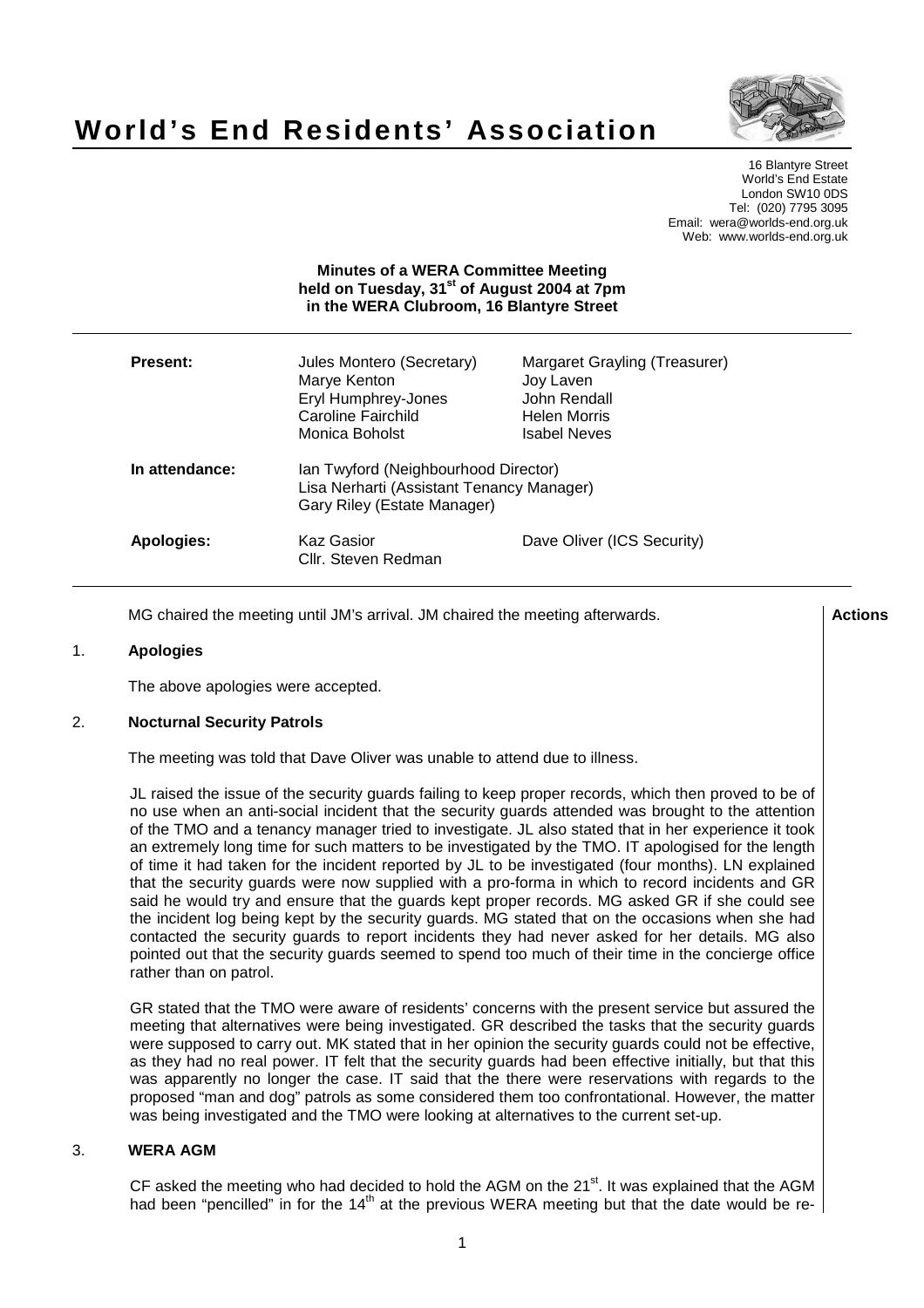visited when JM returned from holiday. The date was subsequently changed to the 21<sup>st</sup> to accommodate the notice period required.

MG explained that JM had contacted Jill Brown at the TMO with regards to her recent letter and that she had been unable to meet with the committee on the dates originally proposed.

IT explained that the Open Day being proposed by the TMO was to take place immediately prior to the WERA AGM and would be attended by the various groups operating on the estate (e.g. Salvation Army, Chelsea Theatre etc). GR stated that he had approached many of the groups and, whilst they had not seemed overtly enthusiastic, they had all asked for a list of possible dates.

IT reminded the meeting that the WERA constitution required that the WERA AGM be attended by at least 33 WERA members (15% of the membership) to be quorate.

JM then arrived and chaired the meeting.

JM explained that having discussed the matter with Jill Brown he had re-scheduled the date of the AGM from the original date of the 14<sup>th</sup> to the 21<sup>st</sup>. This was to provide the time required to prepare and distribute notices to all of the estate's residents (notices must be delivered to all households on the estate at least 21 days before the AGM). It had proved impossible to have the notices ready and distributed in time for the AGM to take place on the  $14<sup>th</sup>$  so the date was changed. This was in line with the decision taken at the previous meeting as noted in that meeting's minutes.

JM confirmed that Jill Brown had told him that she was unable to meet with WERA on the dates suggested in her letter. She had then suggested that someone else attend this committee meeting instead.

IT proposed moving the date of the AGM to the  $28<sup>th</sup>$  so that there could be sufficient time to organise the Open Day. JM stated that he could not understand why the open day and AGM had to be held on the same day, but that if the AGM were to be re-scheduled to accommodate the open day, that all households would have to be notified of the date change. MK suggested that the date of the AGM could be moved without having to notify individual households, simply changing the dates on the posters would be enough. JM disagreed and insisted that the residents had to be notified as directed by the constitution. IT suggested that the TMO would arrange for the required number of notices to be printed in time for their distribution the following weekend.

Votes were taken, the committee agreed to both the Open Day and the proposed change of date for the AGM (from the 21<sup>st</sup> to the 28<sup>th</sup> of September) provided the notices were printed and distributed in time (before mid-day on the following Tuesday, the  $7<sup>th</sup>$  of September).

IT and LN then left the meeting.

#### 4. **Minutes of Previous Meeting/Matters Arising**

# **Meeting held on the 20 th of July**

The minutes of the meeting of the  $20<sup>th</sup>$  of July were accepted as correct.

Item 3.2 – GR said that the contractor had proposed holding the meeting with WERA the following Tuesday. JM suggested that the meeting could be held on the following Wednesday as a WERA Special meeting. GR agreed to check the date with the contractor.

Item 3.3 – GR said that the TMO had agreed on the installation of low level Harris rails.

Item 5.2 – GR said that he had discussed the matter with Cosmur and that they had agreed not to seal the fire exits in future.

Item 6.2 – GR stated that some of the garden lights had been repaired in advance of recent Police operations on the estate. GR explained that the contractor carrying out the walkway works had switched off some of the garden lights and failed to switch them back on again. GR also explained that some of the column lights required expensive repairs and that it had been felt wiser to wait for these to be dealt with by the lighting improvements proposed in the security works. JR expressed concern that major works were being carried out without consideration for long-term maintenance costs. GR explained that predicting long-term maintenance costs was difficult.

GR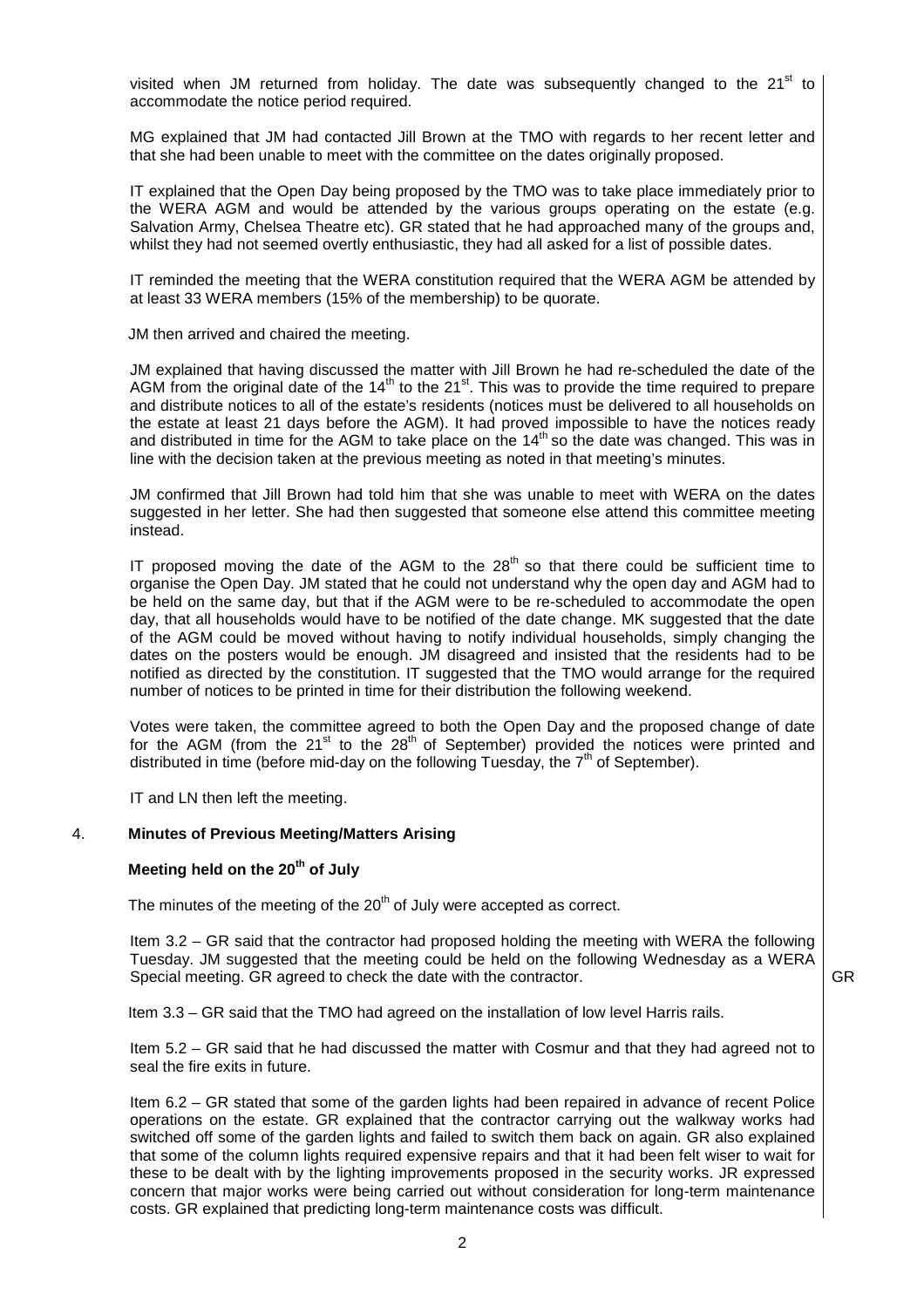# **Meeting held on the 10 th of August**

The minutes of the meeting of the 10<sup>th</sup> of August were accepted as correct. It was noted that a quorum had been present at that meeting.

Item 2.2 – JL had reminded GR of his action points from the previous meeting.

Item 3 – JM had spoken to Jill Brown regarding the WERA AGM (see item 3 above).

Item 8 – JM had invited Lisa Nerhaty and Catherine Rock to the meeting. Lisa was in attendance.

Item 7.4 – GR stated that the Police were now operating from the Church but were not providing surgeries from there. GR explained that the Police did not consider the Church a long-term solution to their office needs. HM said that she had been told that the Police were now using space on the Cremorne Estate. GR stated that he was not aware of this. MG suggested that the Police place a notice on the door of their old office in Whistler Walk indicating the time and place of their surgeries if these had changed.

Item 7.5 – JR stated that he had done this. GR confirmed that a sign for his office was being prepared containing all the relevant information as was a sign indicating whether the office was open or not. GR expressed his disappointment with regards to some of the comments that had been made with regards to the hours he spent on the estate.

# 5. **Letter from Martin Peach**

JM asked all those present whether they had recently received a letter from Martin Peach with regards to the possible involvement of WERA in arbitration. IN stated that she had not but that she had obtained a copy of the letter separately.

JM asked the committee to consider the letter. A question was asked as to the nature of the arbitration. JM explained that the arbitration was the result of the Council's rejection of the Development Report submitted by PPCR. The right-to-manage regulations required the local authority to proceed to arbitration if they rejected the report's findings and conclusions. A question was asked as to how the arbitration was expected to proceed. JM stated that he believed that the arbitration would involve the submission of written evidence to the arbitrator. A question was asked as to why WERA was being involved in the arbitration process. JM stated that as far as he was aware it was as a result of the legal advice the Council had received from its legal department.

A further question was asked as to the progress of the recent proposal by the Council to investigate the establishment of an EMB on World's End. JM explained that the latest email he had received from Martin Peach appeared to confirm that the Council considered that this proposal had now come to an end following WEMO's reply to Martin Peach's previous letter in which it had repeated the wish for the arbitration to proceed as soon as possible. JM also explained that the only information about a possible EMB which had been sent to WEMO by the Council was a copy of the Lancaster West EMB's management agreement and a list of matters under negotiation between Lancaster West and the TMO. No other information had been supplied since the original request for information in May. JM also confirmed that a list of questions, which WEMO had submitted to the Council in June, had remained unanswered. Several committee members expressed their surprise and disapproval with the way the matter had been progressed by RBK&C. HM suggested that Martin Peach be informed of the WERA committee's displeasure with the Council's apparent failure to supply WEMO with the requested information and progress the proposal adequately.

JM asked the meeting to take a vote on the matter contained in the letter: whether WERA or WEMO should participate in the arbitration. A vote was taken. The vote was unanimously in favour of WEMO participating in the arbitration, not WERA. JM agreed to email Martin Peach and inform him of the result of the vote as well as express the committee's displeasure with the Council's handling of their EMB proposal.

# JM

#### 6. **Meetings attended**

#### **Cleaning Review**

MG said she had attended a walkabout of the estate with Toinette du Toit as part of a cleaning